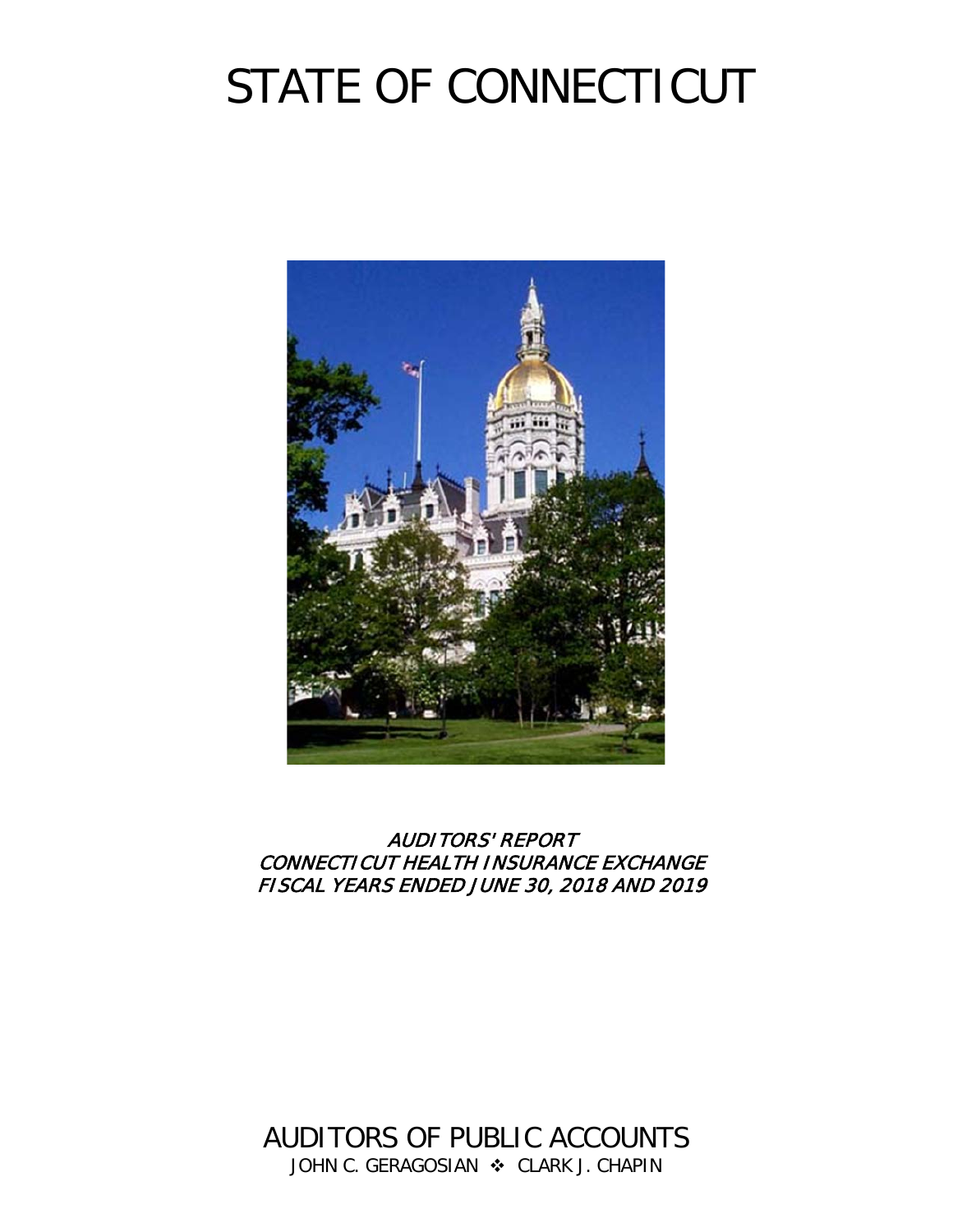| Lack of Compliance with Data Protection and Statutory Breach Reporting Requirement 7 |
|--------------------------------------------------------------------------------------|
|                                                                                      |
|                                                                                      |
|                                                                                      |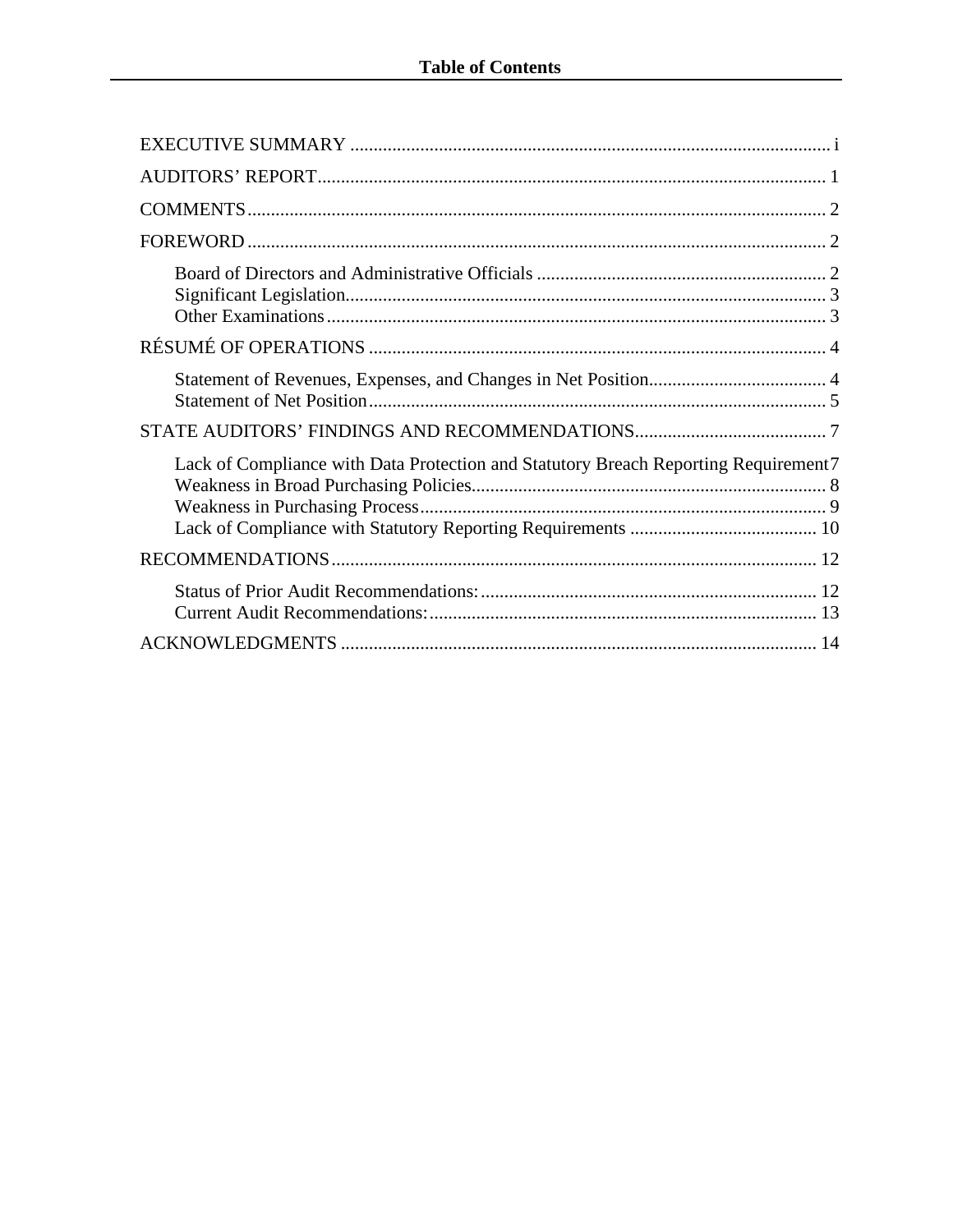#### **March 1, 2022**

#### **EXECUTIVE SUMMARY**

<span id="page-2-0"></span>In accordance with the provisions of Sections 1-122 and 2-90 of the Connecticut General Statutes, we have audited certain operations of the Connecticut Health Insurance Exchange for the fiscal years ended June 30, 2018 and 2019. Our audit identified internal control deficiencies, instances of noncompliance with laws, regulations, and policies, and a need for improvement in practices and procedures that warrant the attention of management. The significant findings and recommendations are presented below:

| Page 7  | The Connecticut Health Insurance Exchange did not report 44 breaches of clients'<br>personally identifiable information to the Auditors of Public Accounts and the State<br>Comptroller. In addition, the exchange did not take sufficient actions to ensure the<br>confidentiality, integrity, and security of client data when one of its contractors<br>incurred 34 of those breaches. The Connecticut Health Insurance Exchange should<br>promptly notify the Auditors of Public Accounts and the State Comptroller of any<br>breach of security, in accordance with Section 4-33a of the General Statutes. The<br>exchange should ensure that sufficient internal controls are in place to safeguard<br>clients' personally identifiable information. (Recommendation 1.) |
|---------|--------------------------------------------------------------------------------------------------------------------------------------------------------------------------------------------------------------------------------------------------------------------------------------------------------------------------------------------------------------------------------------------------------------------------------------------------------------------------------------------------------------------------------------------------------------------------------------------------------------------------------------------------------------------------------------------------------------------------------------------------------------------------------|
| Page 8  | The exchange's procurement policy is extremely broad and lacks specific criteria to<br>determine appropriate reasons for awarding sole source contracts. The Connecticut<br>Health Insurance Exchange should revise its personal services procurement policy to<br>include specific criteria for awarding sole source contracts. (Recommendation 2.)                                                                                                                                                                                                                                                                                                                                                                                                                           |
| Page 9  | The exchange did not comply with purchasing policies on numerous occasions, which<br>included receiving services prior to the approval of four purchase orders for<br>\$946,346. The Connecticut Health Insurance Exchange should strengthen internal<br>controls to ensure compliance with established purchasing policies and procedures.<br>(Recommendation 3.)                                                                                                                                                                                                                                                                                                                                                                                                             |
| Page 10 | The exchange did not promptly submit annual and quarterly reports to the Governor,<br>Auditors of Public Accounts, and legislative Office of Fiscal Analysis as required by<br>Sections 1-123 and $9-612(g)(1)$ of the General Statutes for fiscal years 2018, 2019,<br>and 2020. The Connecticut Health Insurance Exchange should comply with the<br>reporting requirements in accordance with Sections 1-123 and $9-612(g)(1)$ of the<br>General Statutes. (Recommendation 4.)                                                                                                                                                                                                                                                                                               |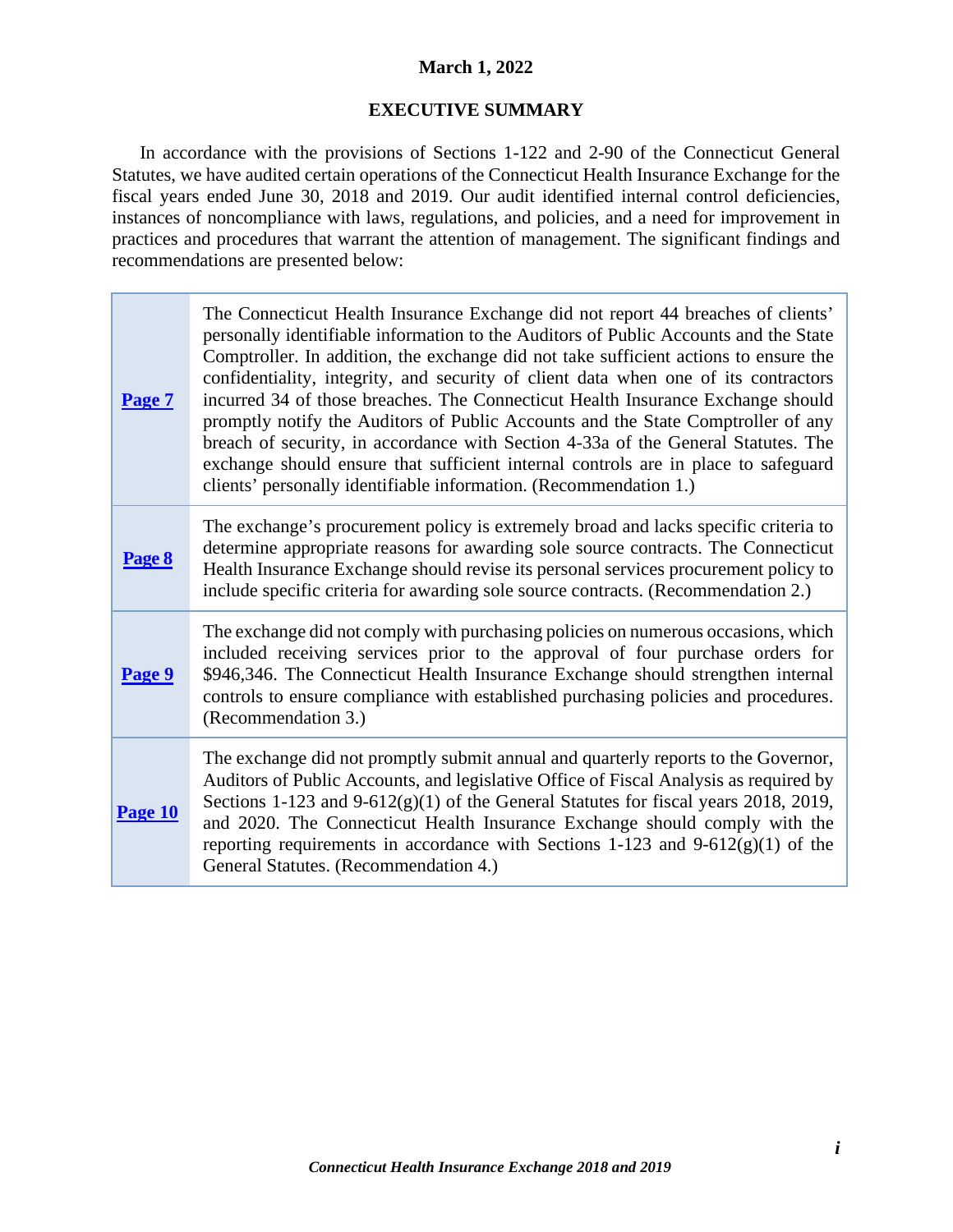## STATE OF CONNECTICUT



AUDITORS OF PUBLIC ACCOUNTS **State Capitol** JOHN C. GERAGOSIAN 210 Capitol Avenue CLARK J. CHAPIN Hartford, Connecticut 06106-1559

March 1, 2022

## **AUDITORS' REPORT CONNECTICUT HEALTH INSURANCE EXCHANGE FISCAL YEARS ENDED JUNE 30, 2018 AND 2019**

<span id="page-3-0"></span>We have audited certain operations of the Connecticut Health Insurance Exchange in fulfillment of our duties under Sections 1-122 and 2-90 of the Connecticut General Statutes. The scope of our audit included, but was not necessarily limited to, the fiscal years ended June 30, 2018 and 2019. The objectives of our audit were to:

- 1. Evaluate the exchange's internal controls over significant management and financial functions;
- 2. Evaluate the exchange's compliance with policies and procedures internal to the department or promulgated by other state agencies, as well as certain legal provisions; and
- 3. Evaluate the effectiveness, economy, and efficiency of certain management practices and operations, including certain financial transactions.

Our methodology included reviewing written policies and procedures, financial records, minutes of meetings, and other pertinent documents; interviewing various personnel of the exchange; and testing selected transactions. Our testing was not designed to project to a population unless specifically stated. We obtained an understanding of internal controls that we deemed significant within the context of the audit objectives and assessed whether such controls have been properly designed and placed in operation. We tested certain of those controls to obtain evidence regarding the effectiveness of their design and operation. We also obtained an understanding of legal provisions that are significant within the context of the audit objectives, and we assessed the risk that illegal acts, including fraud, and violations of contracts, grant agreements, or other legal provisions could occur. Based on that risk assessment, we designed and performed procedures to provide reasonable assurance of detecting instances of noncompliance significant to those provisions.

We conducted this performance audit in accordance with generally accepted government auditing standards. Those standards require that we plan and perform the audit to obtain sufficient, appropriate evidence to provide a reasonable basis for our findings and conclusions based on our audit objectives. We believe that the evidence obtained provides a reasonable basis for our findings and conclusions based on our audit objectives.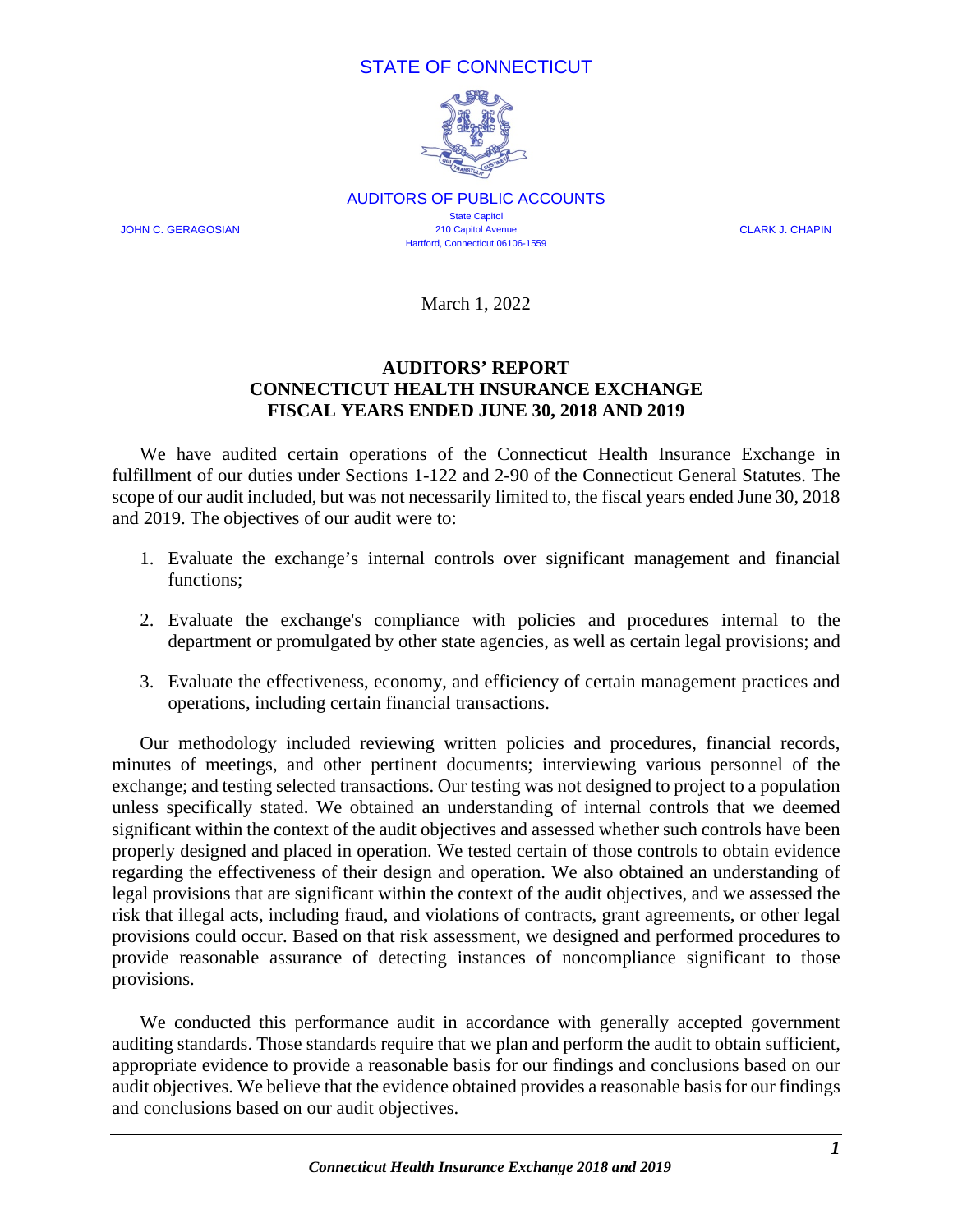The accompanying Résumé of Operations is presented for informational purposes. This information was obtained from various available sources including, but not limited to, the exchange's management and the state's information systems, and was not subjected to the procedures applied in our audit of the exchange. For the areas audited, we:

- 1. Identified deficiencies in internal controls;
- 2. Identified apparent non-compliance with laws, regulations, contracts and grant agreements, policies, and procedures; and
- 3. Identified a need for improvement in management practices and procedures that we deemed to be reportable.

The State Auditors' Findings and Recommendations section of this report presents findings arising from our audit of the exchange.

#### **COMMENTS**

#### <span id="page-4-1"></span><span id="page-4-0"></span>**FOREWORD**

The Connecticut Health Insurance Exchange, which does business as Access Health CT (AHCT), operates under the provisions of Title 38a, Chapter 706c, of the General Statutes. The exchange is a public instrumentality and political subdivision of the state, created to develop and implement a state-based health insurance marketplace in accordance with the federal Patient Protection and Affordable Care Act. Pursuant to Chapter 12 of the General Statutes, the exchange is classified as a quasi-public agency.

The goal of the exchange is to reduce the number of uninsured individuals in Connecticut and assist them and small employers in the procurement of health insurance by offering easily comparable and understandable information. The exchange accomplishes this by operating an online marketplace where individuals, families, and small employers can compare and purchase health insurance from a choice of qualified health plans. The exchange's website also operates as a portal for low-income adults and families to apply for Medicaid and the Children's Health Insurance Program coverage. The exchange had its first open enrollment on October 1, 2013, for the benefit year beginning January 1, 2014.

#### <span id="page-4-2"></span>**Board of Directors and Administrative Officials**

Pursuant to Section 38a-1081 of the General Statutes, the exchange operates under a 14 member board of directors. The board of directors consists of 11 voting and three nonvoting members. Members of the board of directors as of June 30, 2019, were as follows: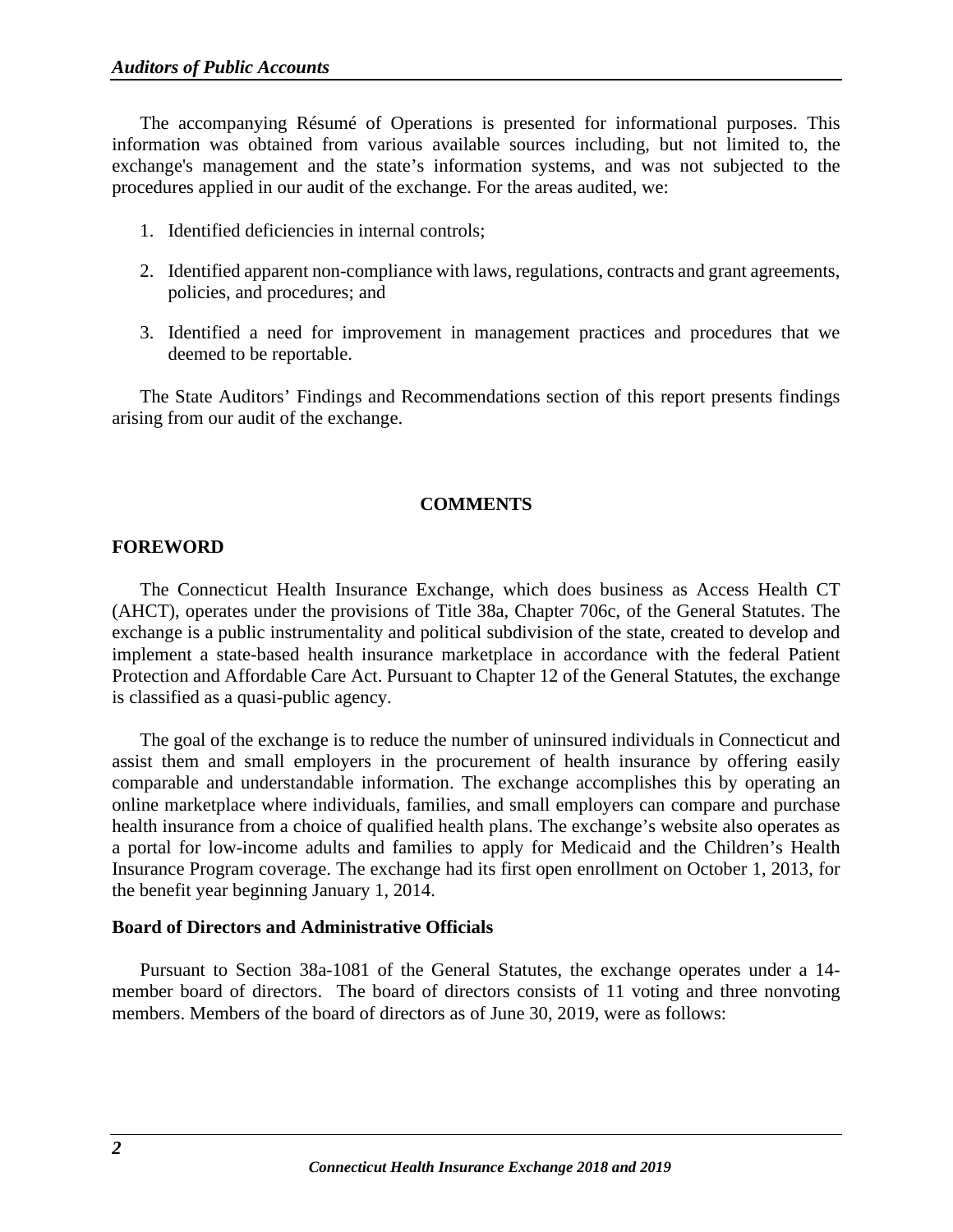#### Appointed Members:

Victoria Veltri Paul Philpott Grant A. Ritter Cecilia J. Woods Robert E. Scalettar Robert F. Tessier, Vice-Chair Vacancy Vacancy

#### Ex Officio, Voting Members:

Roderick L. Bremby, Commissioner, Department of Social Services Theodore Doolittle, State Healthcare Advocate, Office of the Healthcare Advocate Melissa McCaw, Secretary, Office of Policy and Management

#### Ex Officio, Non-Voting Members:

Andrew Mais, Commissioner, Connecticut Insurance Department Renee Coleman-Mitchell, Commissioner, Department of Public Health Miriam Delphin-Rittmon, Ph.D., Commissioner, Department of Mental Health and Addiction **Services** 

Other persons serving during the audited period include Nancy Wyman, Benjamin Barnes, Katharine Wade, and Raul Pino. There were two board vacancies as of June 30, 2019, which have since been filled with the appointments of Steven Hernandez and Charles Klippel.

The chief executive officer is appointed by the board of directors. James Wadleigh was appointed chief executive officer on February 19, 2015. Mr. Wadleigh served as the chief executive officer until April 2018. On June 14, 2018, the board named James Michel interim chief executive officer, and on September 20, 2018 he was appointed chief executive officer.

#### <span id="page-5-0"></span>**Significant Legislation**

The following notable legislative changes affecting the exchange took effect during the audited period:

• **Public Act 17-2** (Section 164), effective July 1, 2018, established an Office of Health Strategy, and made it the successor to the Connecticut Health Insurance Exchange in administering the all-payer claims database.

#### <span id="page-5-1"></span>**Other Examinations**

Independent public accountants audited the exchange's financial statements for the years under review. The audits provided opinions that the financial statements present fairly, in all material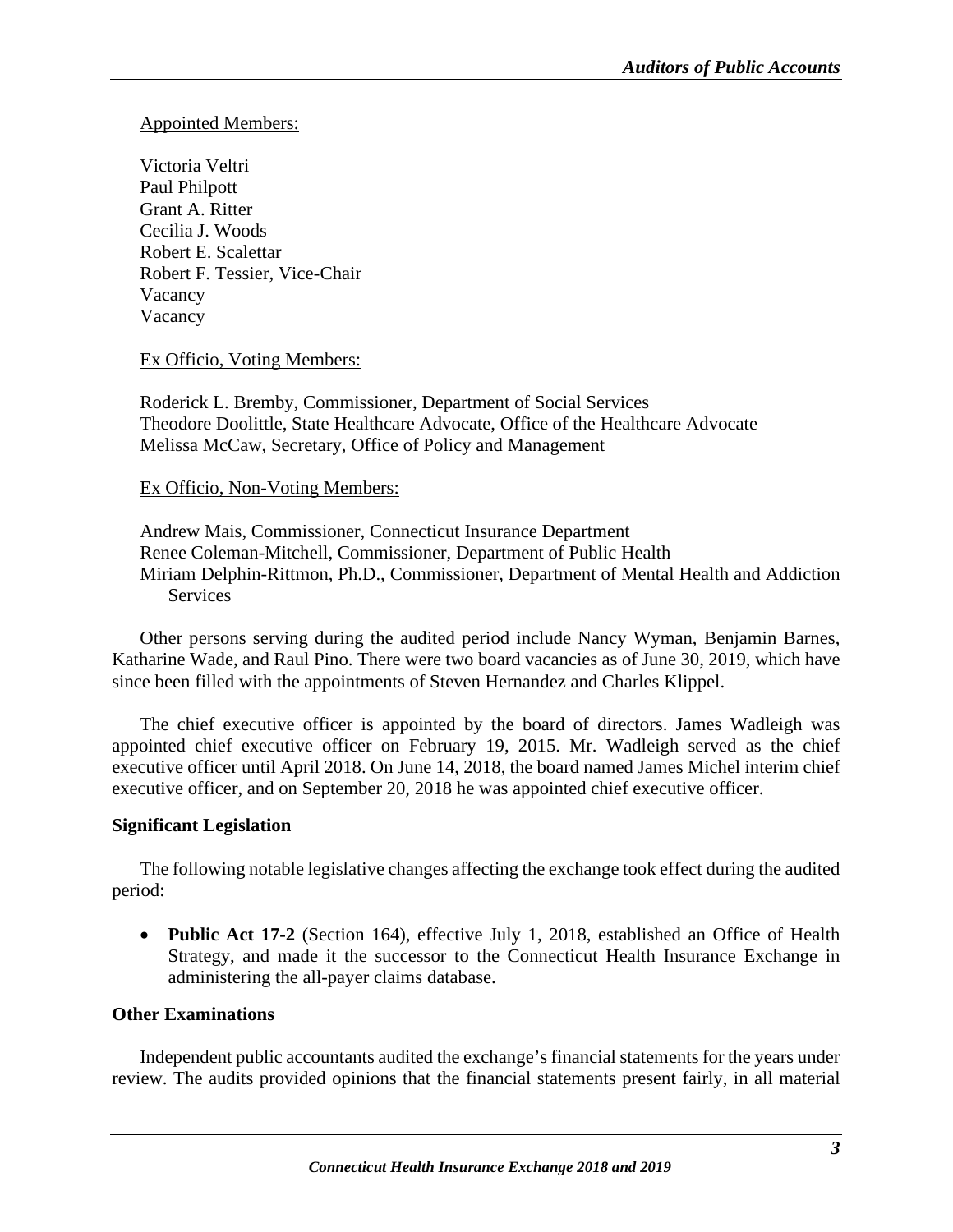respects, the financial position of the Connecticut Health Insurance Exchange in accordance with accounting principles generally accepted in the United States of America.

As an integral part of their financial statement audits, the independent public accountants provided reports on compliance and internal control over financial reporting. These reports disclosed no instances of noncompliance concerning these requirements. The reports on internal control indicated that no material weaknesses in internal control over financial reporting were identified.

## <span id="page-6-0"></span>**RÉSUMÉ OF OPERATIONS**

#### <span id="page-6-1"></span>**Statement of Revenues, Expenses, and Changes in Net Position**

Based on the exchange's audited financial statements, a summary of revenues, expenses, and changes in net position for the audited period and the preceding fiscal year follows:

|                                        |               |            |              | <b>Fiscal Year Ended June 30,</b> |               |             |
|----------------------------------------|---------------|------------|--------------|-----------------------------------|---------------|-------------|
|                                        |               | 2019       |              | 2018                              |               | 2017        |
| <b>Operating Revenues:</b>             |               |            |              |                                   |               |             |
| Marketplace Assessment                 | $\mathcal{S}$ | 32,287,139 | $\mathbb{S}$ | 31,229,615                        | $\mathcal{S}$ | 32,139,640  |
| <b>Government Grants and Contracts</b> |               |            |              |                                   |               | 1,465,829   |
| <b>Grants</b>                          |               |            |              |                                   |               | 41,000      |
| <b>Miscellaneous Revenue</b>           |               | 32,301     |              | 29,200                            |               |             |
| <b>Total Revenues</b>                  |               | 32,319,440 |              | 31,258,815                        |               | 33,646,469  |
|                                        |               |            |              |                                   |               |             |
| <b>Operating Expenses:</b>             |               |            |              |                                   |               |             |
| Wages                                  |               | 6,935,673  |              | 6,909,678                         |               | 7,758,067   |
| <b>Fringe Benefits</b>                 |               | 2,440,310  |              | 2,343,400                         |               | 2,674,823   |
| Consultants                            |               | 13,689,760 |              | 18,111,518                        |               | 18,685,426  |
| Maintenance                            |               | 2,460,513  |              | 2,808,419                         |               | 3,523,209   |
| Administration                         |               | 1,133,782  |              | 1,085,813                         |               | 1,255,895   |
| Equipment                              |               | 565,144    |              | 662,185                           |               | 408,033     |
| Travel                                 |               | 62,751     |              | 100,772                           |               | 90,323      |
| <b>Supplies</b>                        |               | 24,064     |              | 14,179                            |               | 11,302      |
| Depreciation and Amortization          |               | 1,957,316  |              | 1,949,331                         |               | 2,057,924   |
| <b>Total Operating Expenses</b>        |               | 29,269,313 |              | 33,985,295                        |               | 36,465,002  |
| Net Operating Gain (Loss)              |               | 3,050,127  |              | (2,726,480)                       |               | (2,818,533) |
|                                        |               |            |              |                                   |               |             |
| <b>Non-operating Revenues</b>          |               |            |              |                                   |               |             |
| <b>Interest Income</b>                 |               | 407,614    |              | 201,480                           |               | 73,919      |
| Change in Net Position                 |               | 3,457,741  |              | (2,525,000)                       |               | (2,744,614) |
|                                        |               |            |              |                                   |               |             |
| Net Position, Beginning of Year        |               | 26,058,054 |              | 28,583,054                        |               | 31,327,668  |
|                                        |               |            |              |                                   |               |             |
| <b>Net Position, End of Year</b>       | \$            | 29,515,795 | \$           | 26,058,054                        | \$            | 28,583,054  |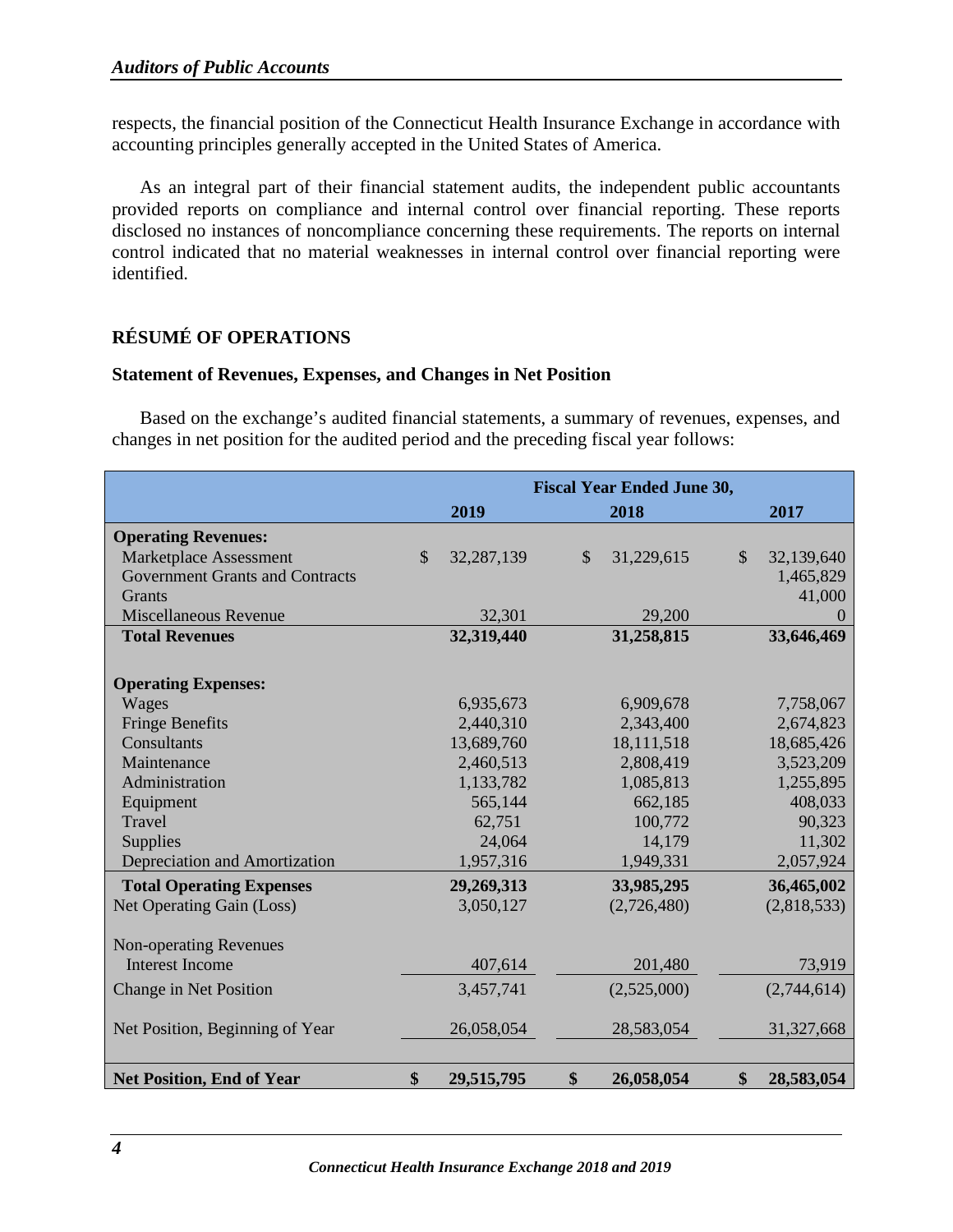Marketplace assessments are the main sources of the exchange's revenue. The initial development of the state health insurance exchange was funded by federal grants. These grants covered all development, start-up, and operating expenses during the exchange's first years of operation. Revenue from grant awards has tapered off as the exchange became self-sufficient through marketplace assessments on all health and dental carriers.

Total operating expenses decreased by \$2,479,707 during the fiscal year ended June 30, 2018, primarily due to reductions in expenses for wage and fringe benefits, consulting, depreciation, and maintenance. The depreciation and amortization expense is related to the capitalization of the integrated eligibility system, which was developed by the exchange to determine program eligibility and facilitate enrollment.

Total operating expenses decreased by \$4,715,982 during the fiscal year ended June 30, 2019. The decrease was primarily due to a reduction in consulting expenses.

#### <span id="page-7-0"></span>**Statement of Net Position**

Based on the exchange's audited financial statements, a summary of assets, liabilities, and net position for the audited period and the preceding fiscal year follows:

|                                       |               |              |               | <b>Fiscal Year Ended June 30,</b> |                   |            |
|---------------------------------------|---------------|--------------|---------------|-----------------------------------|-------------------|------------|
|                                       |               | 2019         |               | 2018                              |                   | 2017       |
| <b>Assets</b>                         |               |              |               |                                   |                   |            |
| <b>Current Assets</b>                 |               |              |               |                                   |                   |            |
| Cash and Cash Equivalents             | $\mathcal{S}$ | 28,774,149   | $\mathcal{S}$ | 26,011,166                        | $\mathcal{S}$     | 23,349,254 |
| <b>Accounts and Grants Receivable</b> |               | 37,083       |               | 1,413,610                         |                   | 7,094,741  |
| <b>Prepaid Expenses</b>               |               | 189,512      |               | 205,642                           |                   | 184,038    |
| <b>Total current assets</b>           |               | 29,000,744   |               | 27,630,418                        |                   | 30,628,033 |
|                                       |               |              |               |                                   |                   |            |
| <b>Noncurrent Assets</b>              |               |              |               |                                   |                   |            |
| <b>Security Deposit</b>               |               | 1,197        |               | 1,197                             |                   | 8,653      |
| <b>Capital Assets not Depreciated</b> |               | 466,009      |               | 167,320                           |                   | $\Omega$   |
| Capital Assets, net of Accumulated    |               |              |               |                                   |                   |            |
| Depreciation                          |               | 4,717,643    |               | 5,408,736                         |                   | 7,161,568  |
| <b>Total Noncurrent Assets</b>        |               | 5,184,849    |               | 5,577,253                         |                   | 7,170,221  |
| <b>Total Assets</b>                   |               | 34, 185, 593 |               | 33,207,671                        |                   | 37,798,254 |
|                                       |               |              |               |                                   |                   |            |
| <b>Liabilities</b>                    |               |              |               |                                   |                   |            |
| <b>Current Liabilities</b>            |               |              |               |                                   |                   |            |
| <b>Accounts Payable</b>               |               | 119,910      |               | 525,664                           |                   | 391,646    |
| <b>Accrued Liabilities</b>            |               | 4,026,989    |               | 6,014,645                         |                   | 6,522,685  |
| <b>Unearned Revenue</b>               |               | 522,899      |               | 609,308                           |                   | 2,300,869  |
| <b>Total Current Liabilities</b>      |               | 4,669,798    |               | 7,149,617                         |                   | 9,215,200  |
| <b>Net Position</b>                   |               |              |               |                                   |                   |            |
| Net Investment in Capital Assets      |               | 5,183,652    |               | 5,576,056                         |                   | 7,161,568  |
| Unrestricted                          |               | 24,332,143   |               | 20,481,998                        |                   | 21,421,486 |
| <b>Total Net Position</b>             | $\mathbf{\$}$ | 29,515,795   | $\mathbf{s}$  | 26,058,054                        | $\boldsymbol{\$}$ | 28,583,054 |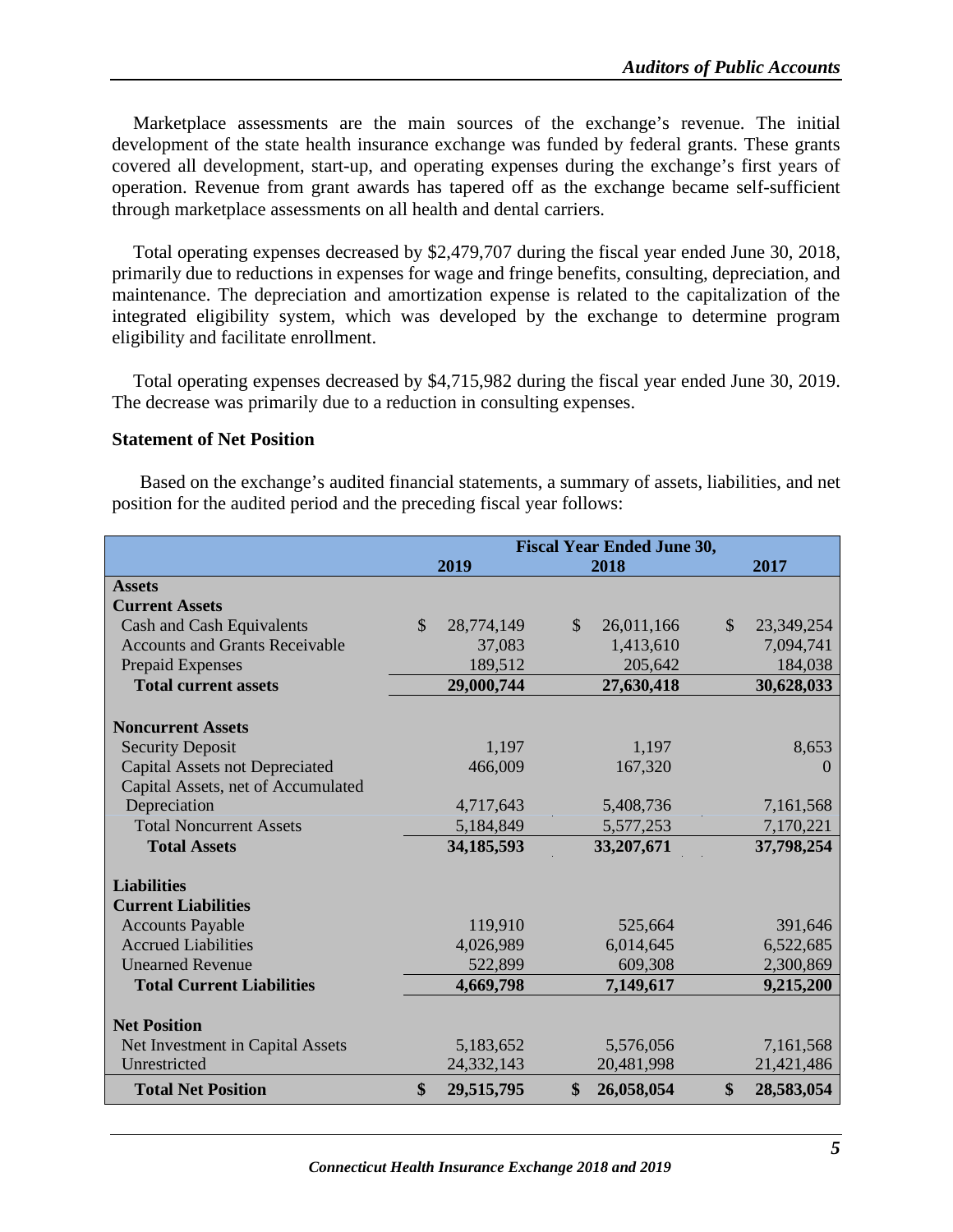Cash and Cash Equivalents primarily consisted of funds received by the Department of Social Services (DSS) for the reimbursement of development costs as well as marketplace assessments.

Accounts receivable includes amounts owed from DSS and carriers for marketplace assessments. The amount due from DSS reflects its portion of accrued expenses. The exchange does not bill DSS for its portions of the costs until the exchange pays the related expenses.

As of June 30, 2018 and 2019, the exchange had \$ 44.6 million and \$46.2 million invested in software and equipment, respectively. These amounts primarily consisted of the capitalization of software development costs associated with the exchange's integrated eligibility system.

Accounts Payable represented amounts due for consulting and administrative services. Accrued expenses represent the Department of Administrative Services' technology and hosting services, call center services, and amounts owed to DSS for shared services incurred on behalf of the exchange.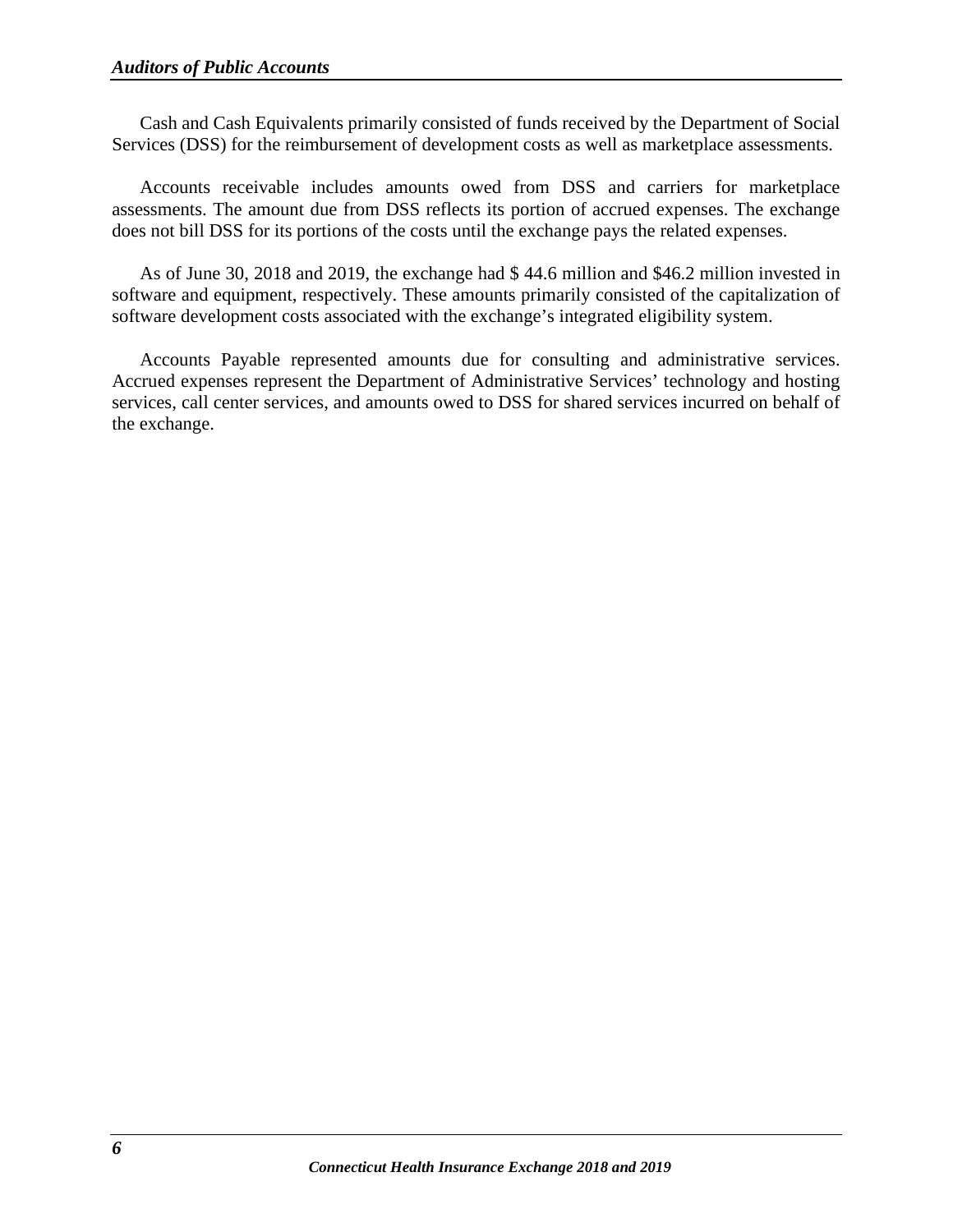## **STATE AUDITORS' FINDINGS AND RECOMMENDATIONS**

<span id="page-9-0"></span>Our examination of the records of Connecticut Health Insurance Exchange disclosed the following four recommendations, two of which have been repeated from the previous audit:

## <span id="page-9-1"></span>**Lack of Compliance with Data Protection and Statutory Breach Reporting Requirement**

| Criteria:                   | Section 4-33a of the General Statutes requires that all quasi-public<br>agencies promptly notify the Auditors of Public Accounts and the State<br>Comptroller of any breach of security.                                                                                                                                                                                                                                                                                                                                                                 |
|-----------------------------|----------------------------------------------------------------------------------------------------------------------------------------------------------------------------------------------------------------------------------------------------------------------------------------------------------------------------------------------------------------------------------------------------------------------------------------------------------------------------------------------------------------------------------------------------------|
|                             | Title 45 U.S. Code of Federal Regulations (CFR) Part 155 requires state<br>exchanges to protect personally identifiable information with<br>reasonable operational, administrative, technical, and physical<br>safeguards to ensure its confidentiality, integrity, and availability and to<br>prevent unauthorized or inappropriate access. The CFR requires state<br>exchanges to oversee and monitor non-exchange entities and ensure that<br>they comply with the privacy and security standards established and<br>implemented by a state exchange. |
| Condition:                  | The exchange did not report 44 breaches of clients' personally<br>identifiable information to the Auditors of Public Accounts and the State<br>Comptroller, including one phishing scam which affected 1,100 clients.<br>Additionally, the exchange did not take sufficient actions to ensure the<br>confidentiality, integrity, and security of client data when one of its<br>contractors incurred 34 of those breaches.                                                                                                                               |
| Context:                    | The exchange experienced 44 breaches of client data from July 2017<br>through March 2021. One of the exchange's contractors accounted for<br>34 breaches. Five other entities were responsible for the remaining ten<br>breaches.                                                                                                                                                                                                                                                                                                                        |
| Effect:                     | Breaches of data increase the client's risk of identity theft, medical<br>insurance abuse, and financial fraud. The exchange incurred costs of<br>two-year security monitoring for clients who experienced a breach. The<br>exchange did not comply with Section 4-33a of the General Statutes.                                                                                                                                                                                                                                                          |
| Cause:                      | The exchange was not aware of the breach of security notification<br>requirements of the General Statutes. The exchange did not implement<br>sufficient internal controls to prevent breaches of client data.                                                                                                                                                                                                                                                                                                                                            |
| <b>Prior Audit Finding:</b> | This finding has not been previously reported.                                                                                                                                                                                                                                                                                                                                                                                                                                                                                                           |
| Recommendation:             | The Connecticut Health Insurance Exchange should promptly notify the<br>Auditors of Public Accounts and the State Comptroller of any breach of<br>security, in accordance with Section 4-33a of the General Statutes.                                                                                                                                                                                                                                                                                                                                    |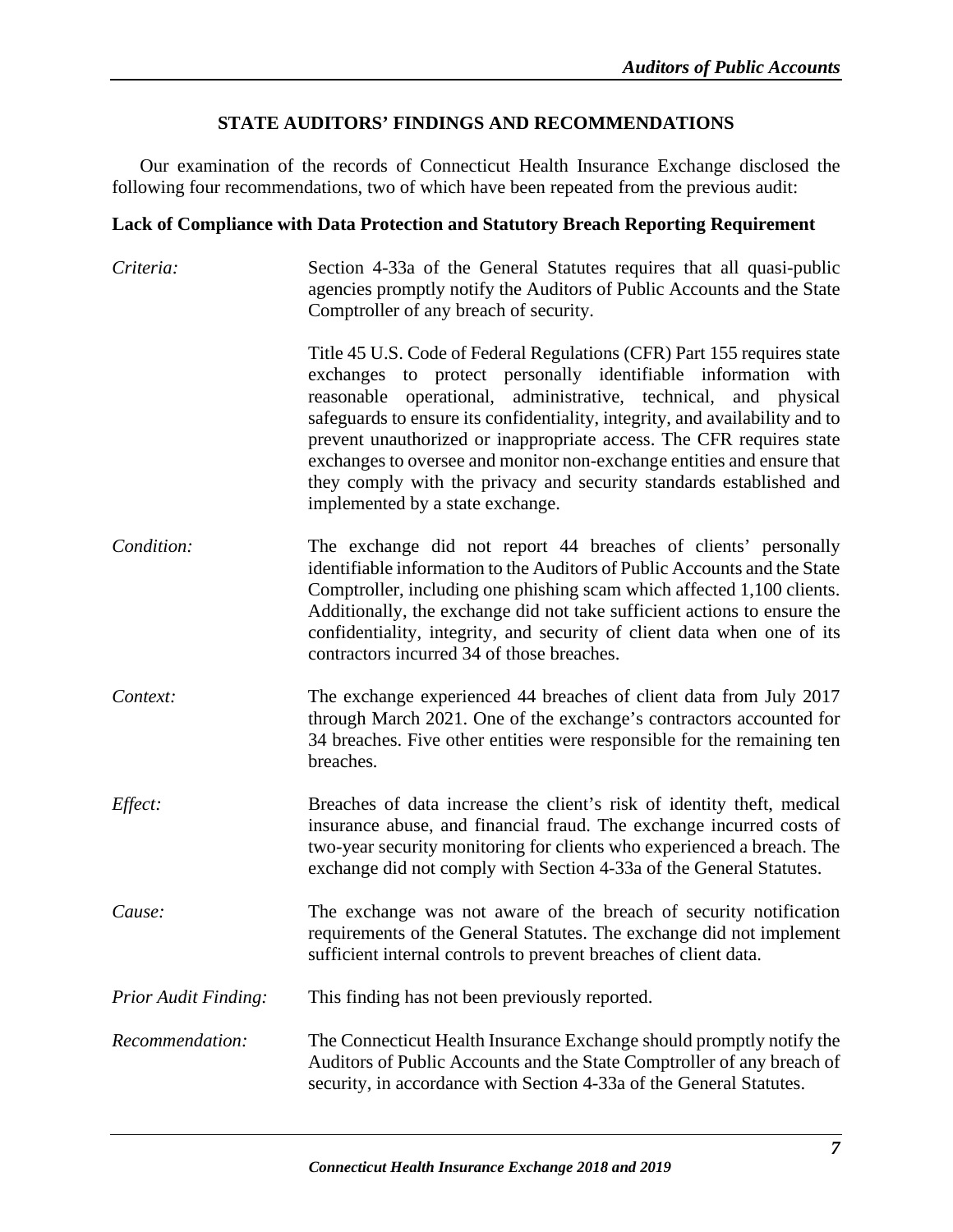The exchange should ensure that sufficient internal controls are in place to safeguard clients' personally identifiable information. (See Recommendation 1.)

*Agency Response:* "The Exchange recognizes the importance of strong information security controls especially given the sensitive nature of data the Health Insurance Exchange (HIX) systems process and store. The Exchange monitors vendor compliance with security requirements and is implementing additional protocols to monitor compliance and improve vendor security practices. The Exchange requires any vendor causing a breach to cover the cost of two-years of security monitoring for clients who experienced a breach, and requires vendors to maintain sufficient liability insurance in case of a breach.

> The Exchange is currently working with two third-party vendors to assist with the implementation of a Risk Management Framework to provide comprehensive visibility and oversight into compliance with information security controls.

> The Exchange complies with statutory reporting requirements, and will comply with additional reporting requirements."

#### <span id="page-10-0"></span>**Weakness in Broad Purchasing Policies**

| Criteria:  | Section 38a-1082 of the General Statutes requires the exchange's board<br>of directors to adopt written procedures for acquiring personal services.<br>The exchange's procurement policy allows for the acquisition of goods<br>and services by bid, negotiation, and open market. It also allows sole<br>source procurement if the chief executive officer determines it is<br>appropriate and in the exchange's best interest. |
|------------|----------------------------------------------------------------------------------------------------------------------------------------------------------------------------------------------------------------------------------------------------------------------------------------------------------------------------------------------------------------------------------------------------------------------------------|
| Condition: | The exchange's procurement policy is extremely broad and lacks<br>specific criteria to determine the appropriate reasons for awarding sole<br>source contracts.                                                                                                                                                                                                                                                                  |
| Context:   | The exchange awarded 158 contracts worth \$25,863,633 during the<br>audited period. We reviewed ten contracts which included four sole<br>source procurements totaling \$1,128,532.                                                                                                                                                                                                                                              |
| Effect:    | The exchange may have missed the opportunity to obtain a lower price<br>and better services through an open, competitive procurement process.<br>In addition, the exchange's sole source awards process denied other<br>vendors the opportunity to bid on contracts.                                                                                                                                                             |
| Cause:     | The exchange's written procurement policies lack an objective process<br>with proper controls.                                                                                                                                                                                                                                                                                                                                   |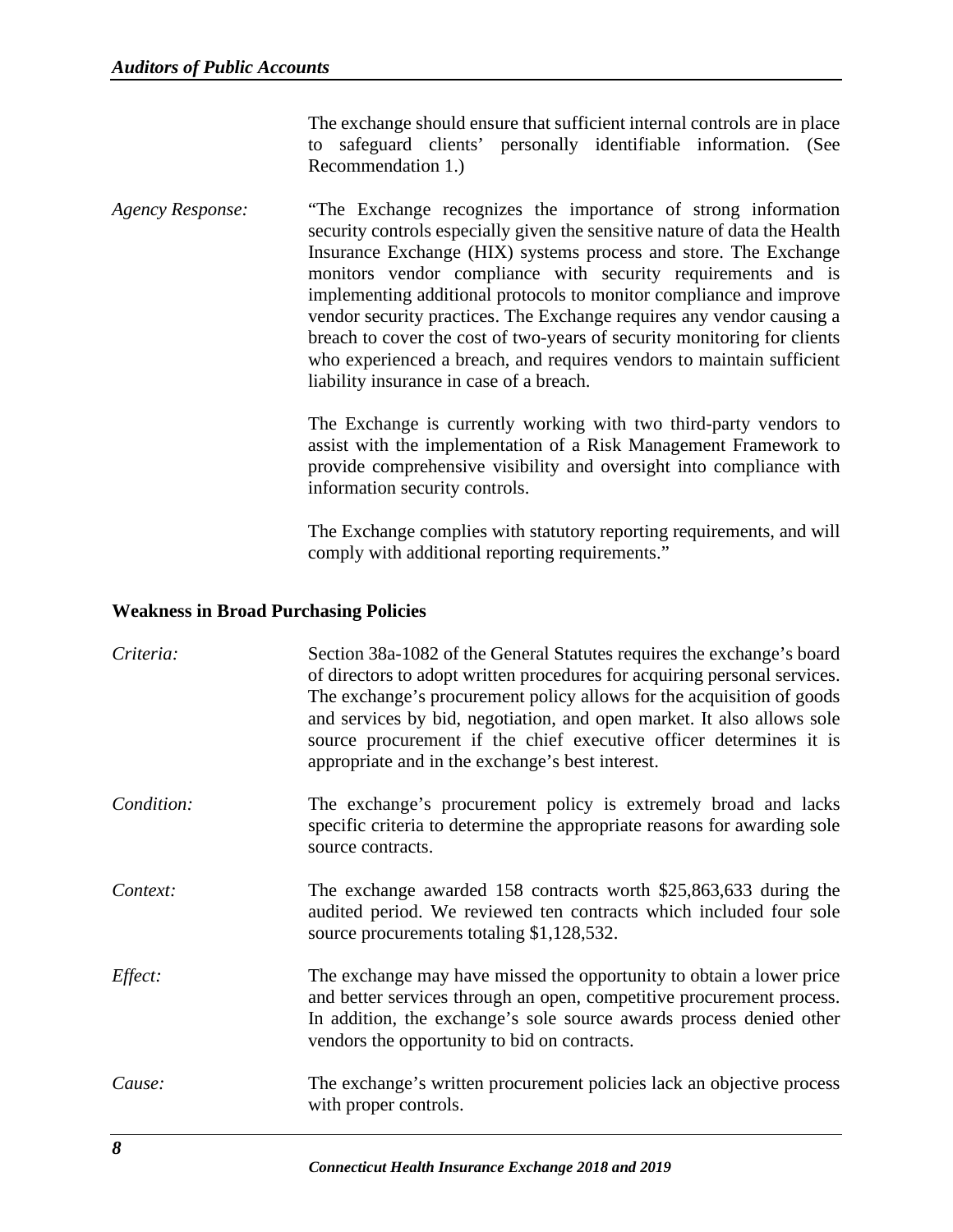| <b>Prior Audit Finding:</b> | This finding has been previously reported in the last audit report<br>covering the fiscal years ended June 30, 2016 through 2017.                                                                                                                                                                                                                                                                |
|-----------------------------|--------------------------------------------------------------------------------------------------------------------------------------------------------------------------------------------------------------------------------------------------------------------------------------------------------------------------------------------------------------------------------------------------|
| Recommendation:             | The Connecticut Health Insurance Exchange should revise its personal<br>services procurement policy to include specific criteria for awarding<br>sole source contracts. (See Recommendation 2.)                                                                                                                                                                                                  |
| Agency Response:            | "The Exchange complies with its procurement policies. The Exchange's<br>Board of Directors will review the Procurement policies and Auditors'<br>recommendation regarding sole source contracts at an upcoming<br>meeting. The Board will then make a decision on revision to the policy<br>regarding awarding sole source contracts and will revise the policy<br>based on this determination." |

# <span id="page-11-0"></span>**Weakness in Purchasing Process**

| Criteria:  | The Accounting Policy and Procedure Manual requires a purchase order<br>for all purchases to financially commit funds. The manual requires<br>approval of the purchase order prior to ordering goods or services.                                                                                                                                                                                                                    |
|------------|--------------------------------------------------------------------------------------------------------------------------------------------------------------------------------------------------------------------------------------------------------------------------------------------------------------------------------------------------------------------------------------------------------------------------------------|
|            | The exchange's credit card policy limits credit card use to travel except<br>for the purchase of services or goods necessary for business operations<br>in which a credit card is the only acceptable form of payment. The<br>policy requires new vendors to complete IRS Form W-9 when credit<br>card charges exceed \$600. Additionally, the policy requires a purchase<br>order for all credit card purchases greater than \$600. |
| Condition: | A review of 25 expenditures, 15 credit card transactions, and ten<br>contracts revealed that the exchange:                                                                                                                                                                                                                                                                                                                           |
|            | Received services prior to the approval of four purchase orders<br>$\bullet$<br>for \$946,346.                                                                                                                                                                                                                                                                                                                                       |
|            | Did not ensure that two vendors promptly completed Form W-<br>$\bullet$<br>9. The vendors completed the form 24 months and ten months<br>after the purchase.                                                                                                                                                                                                                                                                         |
|            | Did not prevent unallowed use of the credit card for five<br>$\bullet$<br>transactions totaling \$9,873.                                                                                                                                                                                                                                                                                                                             |
|            | Lacked purchase orders for 14 credit card transactions totaling<br>\$19,519.                                                                                                                                                                                                                                                                                                                                                         |
|            | Lacked Form W-9 on file for 12 credit card transactions totaling<br>\$15,199.                                                                                                                                                                                                                                                                                                                                                        |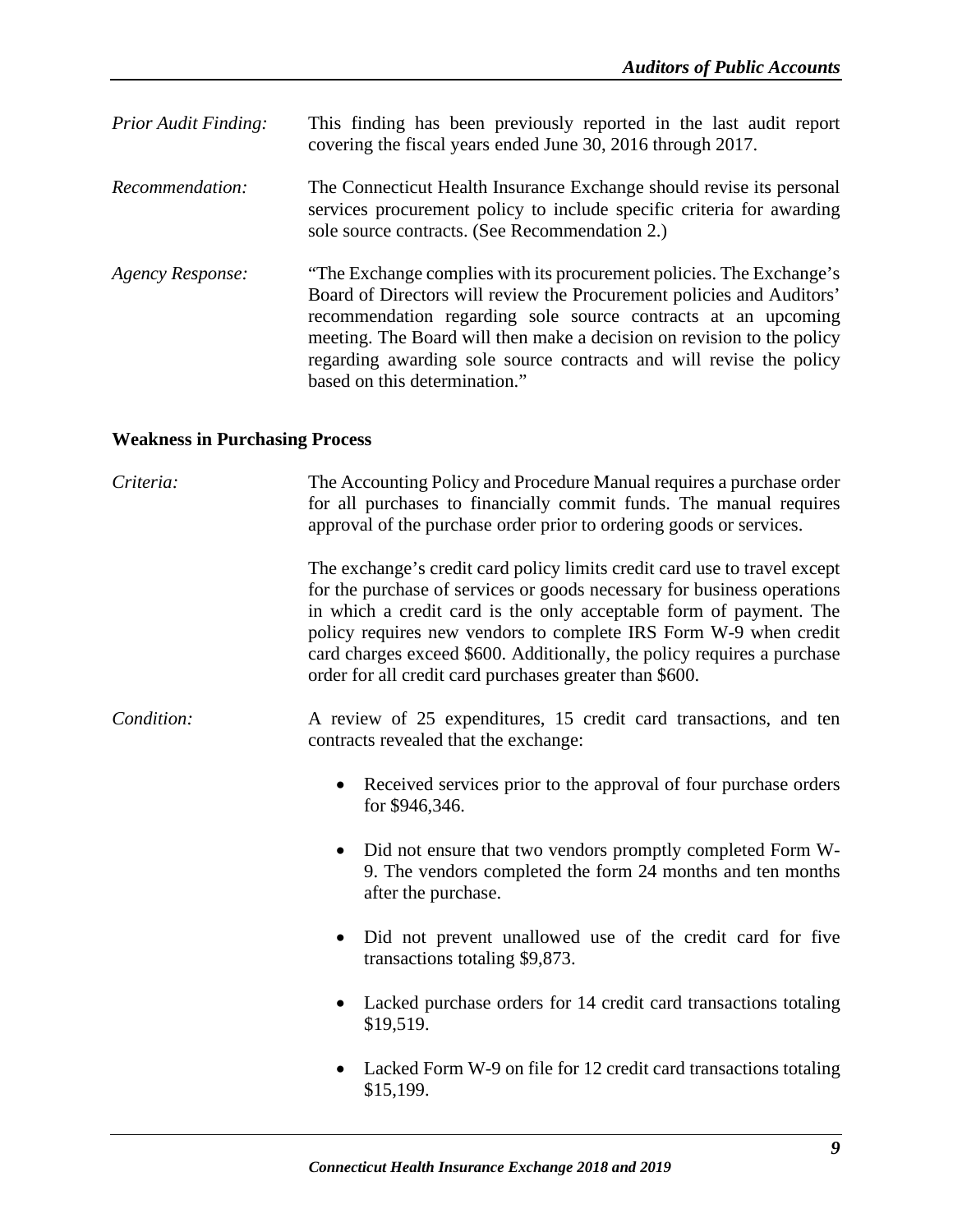| Context:                               | The exchange expended \$39,444,596 for non-payroll goods and<br>services during the 2017-2018 and 2018-2019 fiscal years. We reviewed<br>\$6,906,844 in expenditures, \$22,009 in credit card transactions, and<br>\$2,115,112 in contracts for compliance with purchasing policies.                                                                      |
|----------------------------------------|-----------------------------------------------------------------------------------------------------------------------------------------------------------------------------------------------------------------------------------------------------------------------------------------------------------------------------------------------------------|
| Effect:                                | There is reduced assurance that funding will be available at the time of<br>payment without the proper commitment of funds. Noncompliance with<br>purchasing policies increases the risk of improper purchases.                                                                                                                                           |
| Cause:                                 | The exchange did not comply with established purchasing policies and<br>procedures.                                                                                                                                                                                                                                                                       |
| <b>Prior Audit Finding:</b>            | This finding has not been previously reported.                                                                                                                                                                                                                                                                                                            |
| Recommendation:                        | The Connecticut Health Insurance Exchange should strengthen internal<br>controls to ensure compliance with established purchasing policies and<br>procedures. (See Recommendation 3.)                                                                                                                                                                     |
| <b>Agency Response:</b>                | "The Exchange has refined its purchasing processes to ensure<br>compliance with purchasing policies and procedures, and has<br>implemented the use of a new requisition system to prevent<br>irregularities or noncompliance with purchasing policies and<br>procedures. The Exchange will comply with all of its purchasing<br>policies and procedures." |
| $\mathbf{1}$ $\mathbf{0}$ $\mathbf{0}$ | $\mathbf{u}$ and $\mathbf{v}$ and $\mathbf{v}$ and $\mathbf{v}$                                                                                                                                                                                                                                                                                           |

#### <span id="page-12-0"></span>**Lack of Compliance with Statutory Reporting Requirements**

| Criteria:  | Section 1-123(a) of the General Statutes requires the board of directors<br>of each quasi-public agency to annually submit a comprehensive report<br>on agency operations to the Governor and the Auditors of Public<br>Accounts. Sections 1-123(b) and 1-123(c) of the General Statutes<br>requires that the board of directors of each quasi-public agency to<br>submit quarterly reports on spending, revenue, and personnel to the<br>legislative Office of Fiscal Analysis. Section 1-123 sets forth specific<br>information that must be included in these reports. |
|------------|---------------------------------------------------------------------------------------------------------------------------------------------------------------------------------------------------------------------------------------------------------------------------------------------------------------------------------------------------------------------------------------------------------------------------------------------------------------------------------------------------------------------------------------------------------------------------|
|            | Section 9-612 $(g)(1)$ of the General Statutes requires each quasi-public<br>agency to prepare and forward a list of current and prospective state<br>contactors to the State Elections Enforcement Commission. Every<br>month, each quasi-public agency must forward any changes, additions,<br>or deletions to the lists to the commission, not later than the fifteenth<br>day of the month.                                                                                                                                                                           |
| Condition: | The exchange did not promptly submit annual and quarterly reports as<br>required by Section 1-123 for fiscal years 2018, 2019, and 2020 to the<br>Governor, Auditors of Public Accounts, and Office of Fiscal Analysis.                                                                                                                                                                                                                                                                                                                                                   |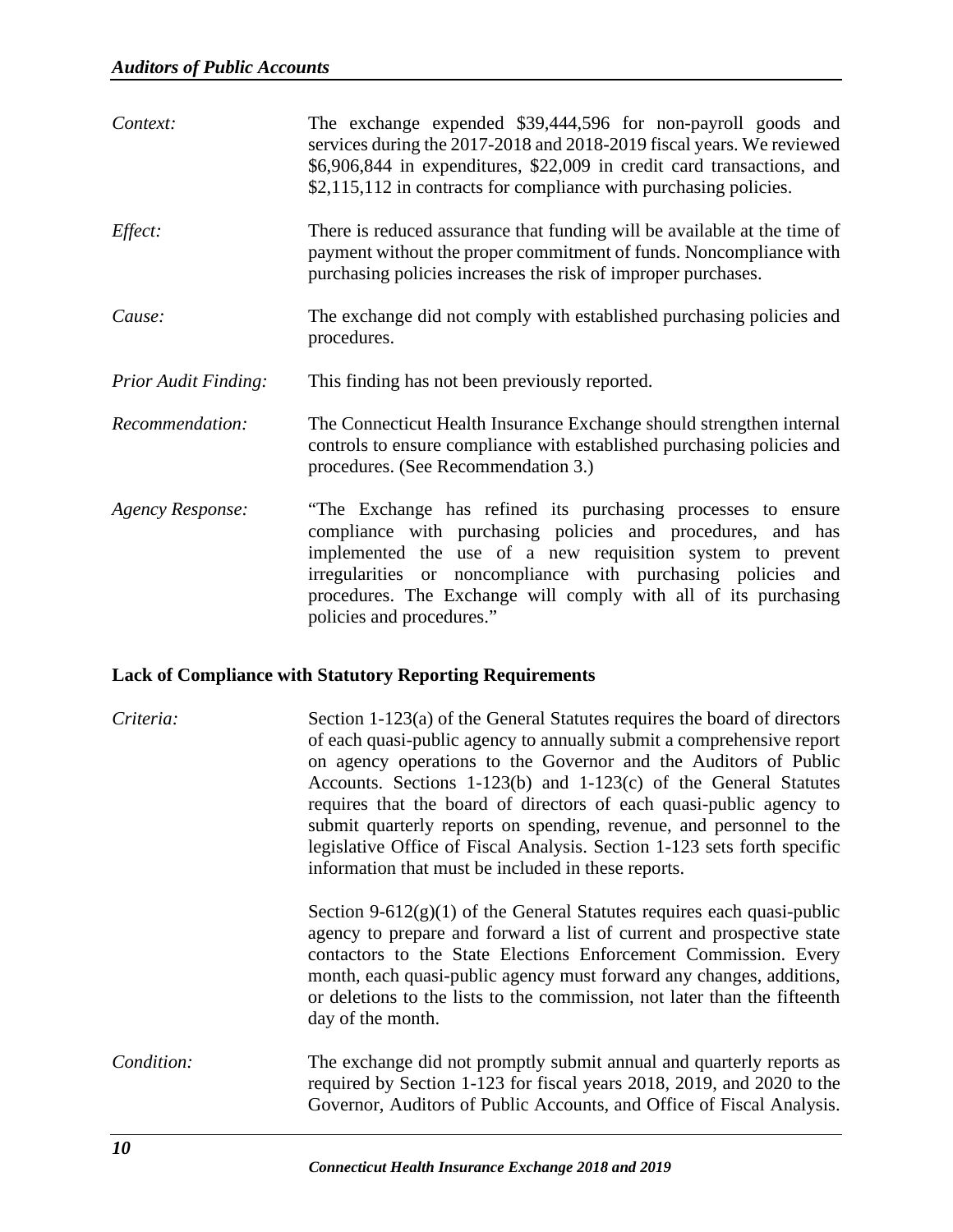The exchange submitted the annual reports in June and August 2021 and the quarterly reports in May and August 2021.

The exchange did not submit monthly lists of current and prospective state contactors to the State Elections Enforcement Commission as required by Section  $9-612(g)(1)$ . The exchange submitted an initial list of current and prospective state contractors during July 2021.

- *Context:* We reviewed the exchange's compliance with eight statutory reporting requirements. The exchange did not comply with two statutory reporting requirements.
- *Effect:* Intended recipients of the reports may not have current information required to make informed decisions regarding the organization's operations.
- *Cause:* Staffing changes and management oversight contributed to these conditions.
- *Prior Audit Finding:* This finding has been previously reported in the last audit report covering the fiscal years ended June 30, 2016 through 2017.
- *Recommendation:* The Connecticut Health Insurance Exchange should comply with the reporting requirements in accordance with Sections 1-123 and 9-  $612(g)(1)$  of the General Statutes. (See Recommendation 4.)
- *Agency Response:* "Certain annual reports and quarterly reports were filed untimely due to staffing changes and oversight resulting from the change. Since December 2020 when identified by the State Auditors, the Exchange has completed filing all required annual and quarterly reports for FY 18, FY 19 and FY 20 with the Governor and the State Auditors pursuant to Connecticut General Statutes § 1-123 (a) and will continue to timely comply with this reporting requirement. The Exchange files copies of its audited financial statements with the State Auditors and other State elected officials for each fiscal year as well.

The Exchange will timely comply with all requirements to submit a monthly list of current and prospective contractors to the State Elections Enforcement Commission."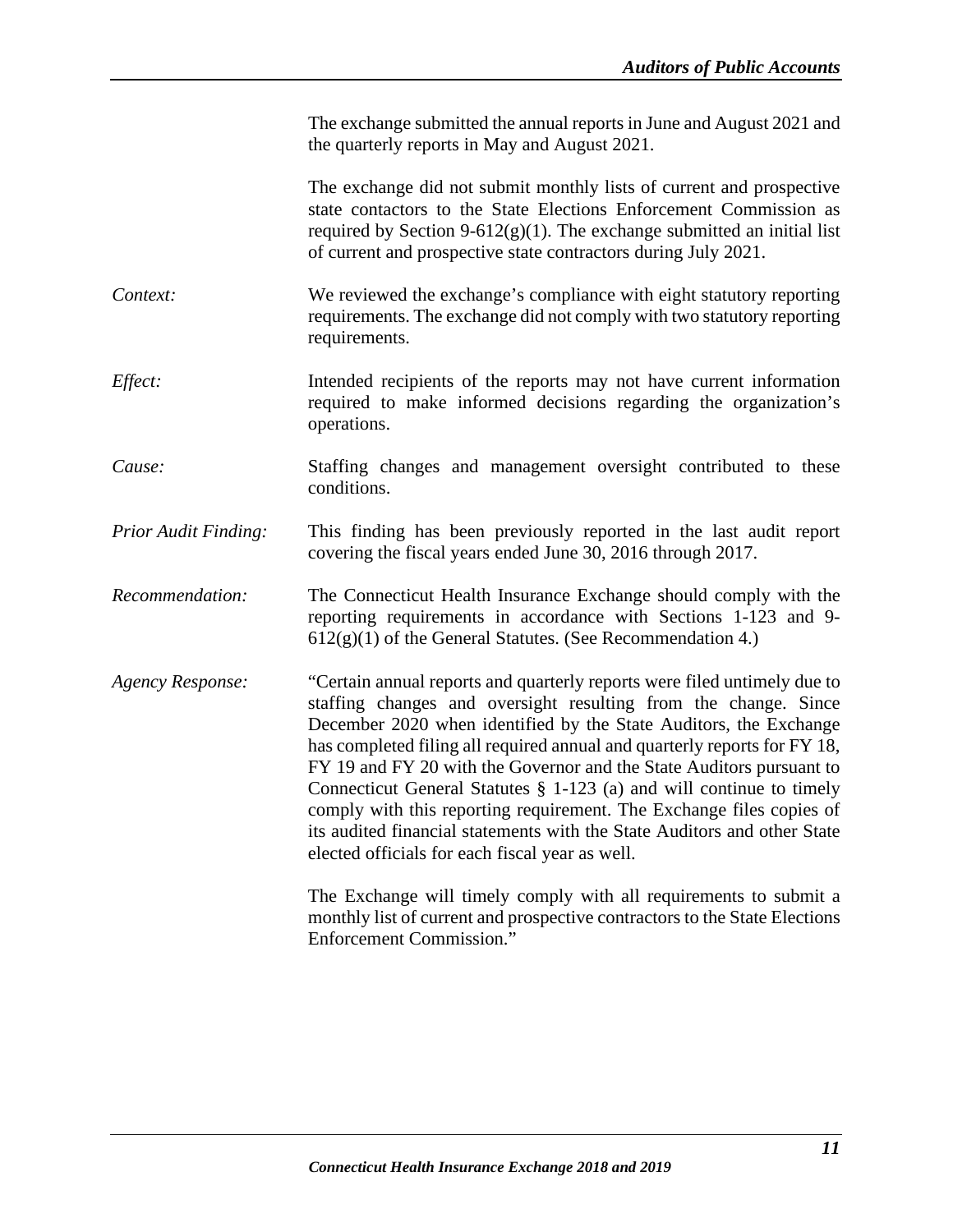## **RECOMMENDATIONS**

#### <span id="page-14-1"></span><span id="page-14-0"></span>**Status of Prior Audit Recommendations:**

Our prior audit report on the Connecticut Health Insurance Exchange contained five recommendations. Three have been implemented or otherwise resolved and two have been repeated or restated with modifications during the current audit.

- The Connecticut Health Insurance Exchange should revise its procurement policy for contracting personal services to include more specific requirements for awarding sole source contracts. **This recommendation is being repeated. (See Recommendation 2.)**
- The Connecticut Health Insurance Exchange should comply with Section 1-123(a) of the General Statutes. **This recommendation is being repeated. (See Recommendation 4.)**
- The Connecticut Health Insurance Exchange should follow all written employment policies. **This recommendation has been resolved.**
- The Connecticut Health Insurance Exchange should create a records retention schedule and submit it to the Connecticut State Library in accordance with State Library records retention schedule requirements. **This recommendation has been resolved.**
- The Connecticut Health Insurance Exchange should implement all information security control recommendations to comply with Medicare and Medicaid Services Minimum Acceptable Risk Standards for Exchanges and the National Institute of Standards and Technology. **This recommendation has been resolved.**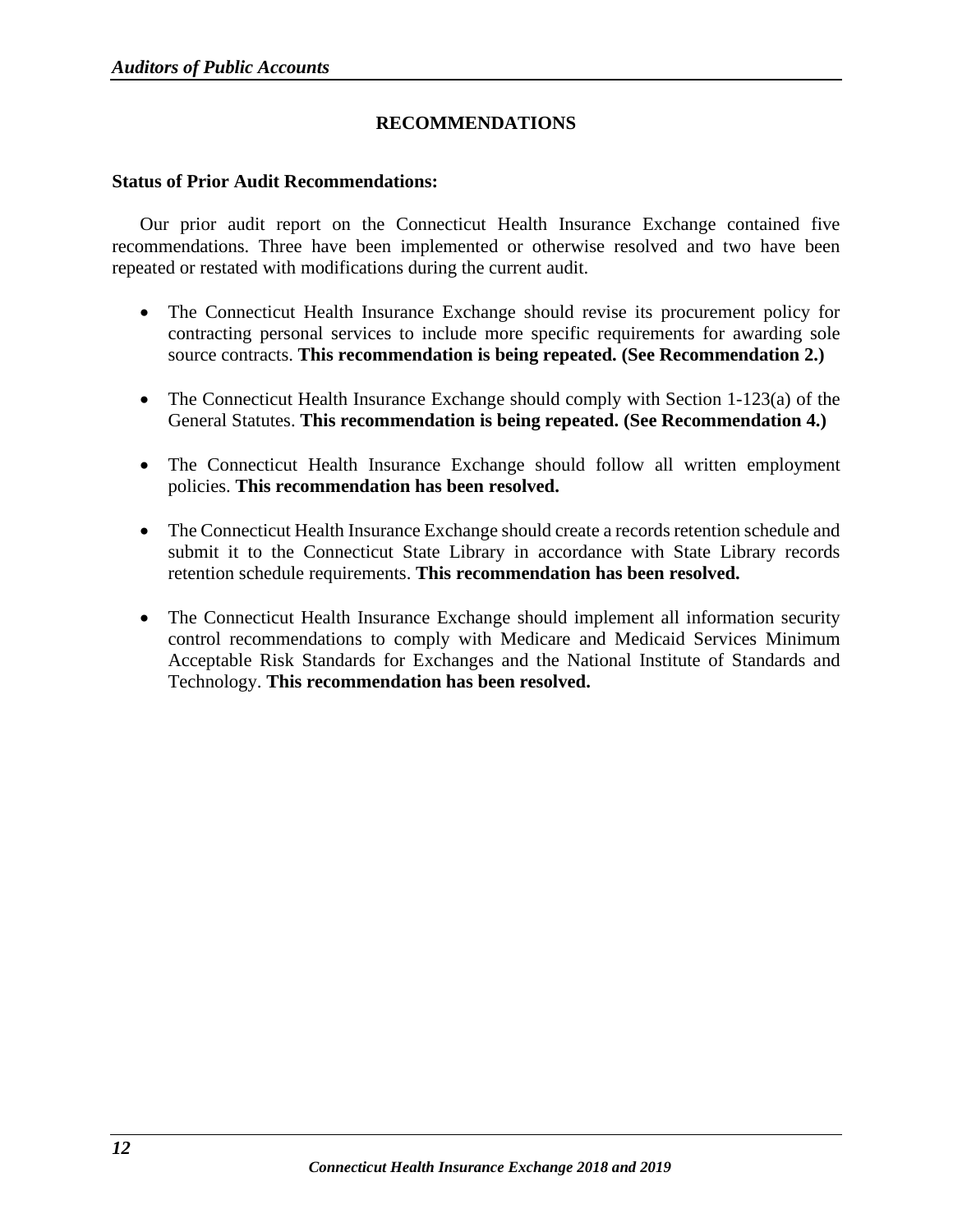#### <span id="page-15-0"></span>**Current Audit Recommendations:**

**1. The Connecticut Health Insurance Exchange should promptly notify the Auditors of Public Accounts and the State Comptroller of any breach of security, in accordance with Section 4-33a of the General Statutes.** 

**The exchange should ensure that sufficient internal controls are in place to safeguard clients' personally identifiable information.**

Comment:

The exchange did not report 44 breaches of clients' personally identifiable information to the Auditors of Public Accounts and the State Comptroller. In addition, the exchange did not take sufficient actions to ensure the confidentiality, integrity, and security of client data when one of its contractors incurred 34 of those breaches.

2. **The Connecticut Health Insurance Exchange should revise its personal services procurement policy to include specific criteria for awarding sole source contracts.**

Comment:

The exchange's procurement policy is extremely broad and lacks specific criteria to determine appropriate reasons for awarding sole source contracts.

#### 3. **The Connecticut Health Insurance Exchange should strengthen internal controls to ensure compliance with established purchasing policies and procedures.**

Comment:

The exchange did not comply with purchasing policies on numerous occasions, which included receiving services prior to the approval of four purchase orders for \$946,346.

## 4. **The Connecticut Health Insurance Exchange should comply with the reporting requirements in accordance with Sections 1-123 and 9-612(g)(1) of the General Statutes.**

Comment:

The exchange did not promptly submit annual and quarterly reports to the Governor, Auditors of Public Accounts, and legislative Office of Fiscal Analysis as required by Sections 1-123 and 9-612(g)(1) for fiscal years 2018, 2019, and 2020.